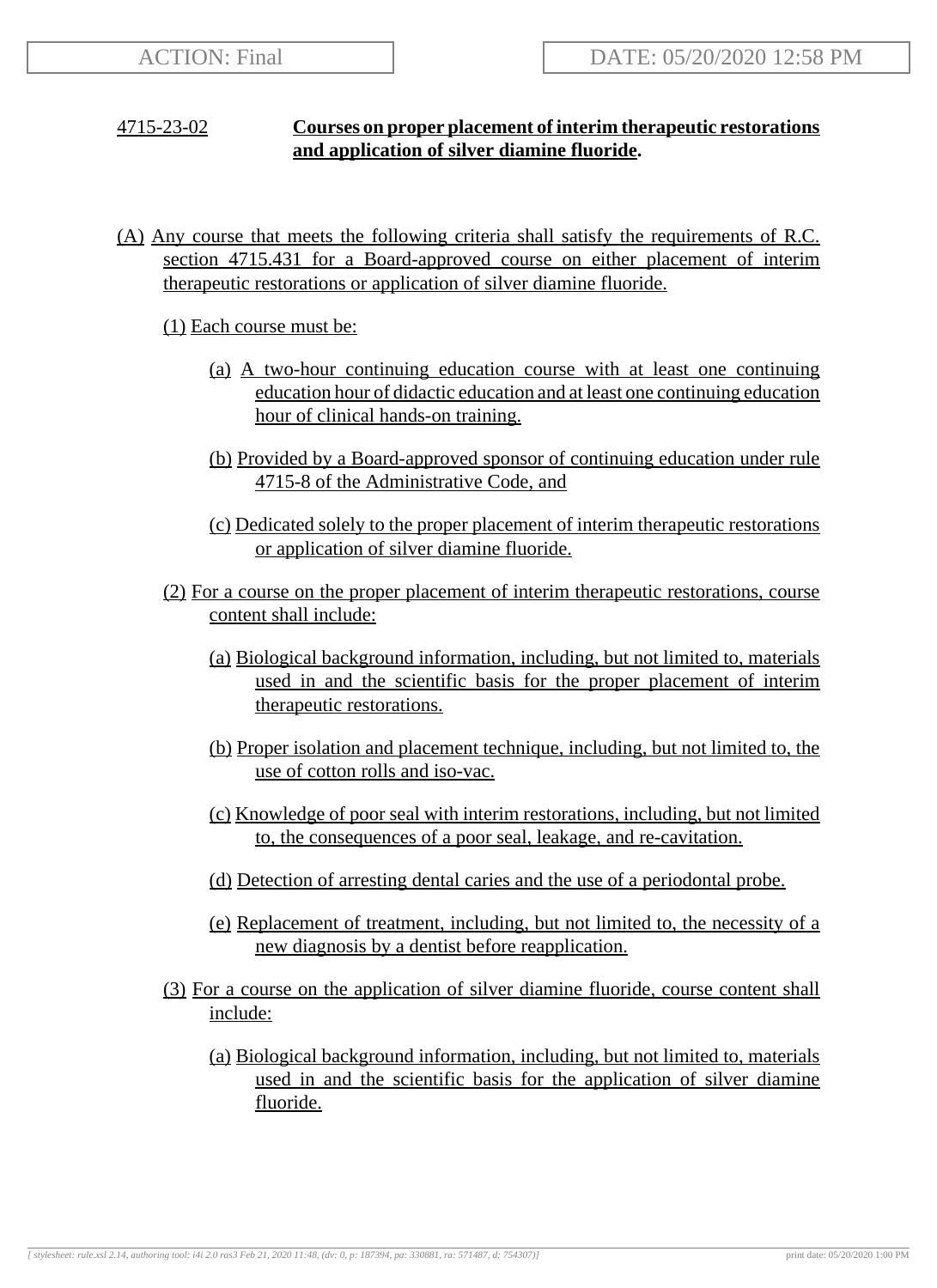- (b) Proper isolation and placement technique, including, but not limited to, the use of cotton rolls and iso-vac.
- (c) Knowledge of potential problems associated with silver diamine fluoride, including, but not limited to, staining, need for treatment, and failure to arrest caries.
- (d) Detection of arresting dental caries and the use of periodontal probe.
- (e) Reapplication of treatment, including, but not limited to, the necessity of a new diagnosis by a dentist before reapplication.
- (B) To meet the course requirements for both proper placement of interim therapeutic restoration and application of silver diamine fluoride, a dental hygienist or expanded function dental auxiliary must complete both courses dedicated to each respective subject.
- (C) No course shall instruct that the use of a dental explorer or sickle probe is appropriate during the application of silver diamine fluoride or placement of interim therapeutic restorations.